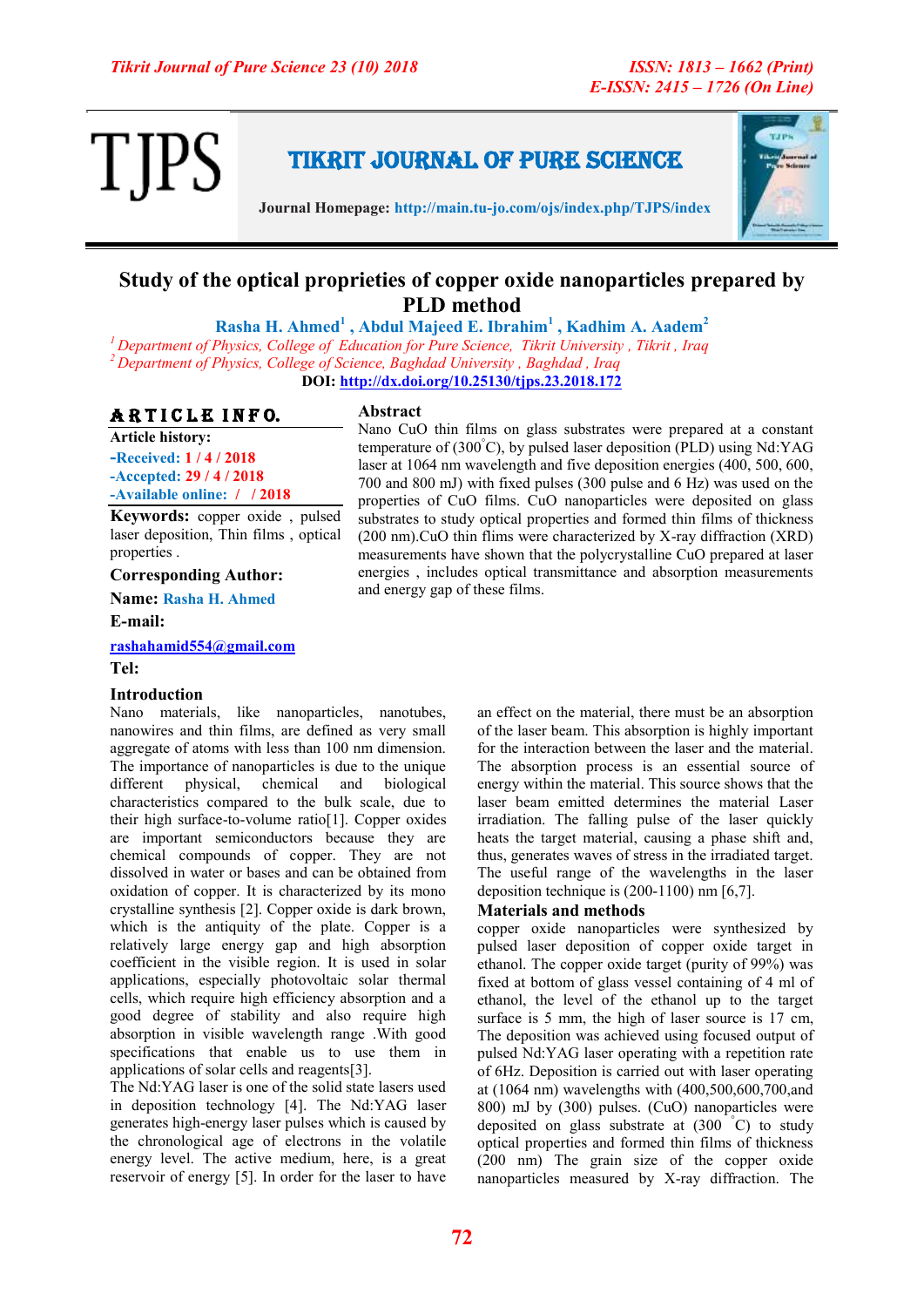# *E-ISSN: 2415 – 1726 (On Line)*

optical properties of copper oxide nanoparticles measured by UV-Vis spectrophotometer.

### **Results and Discussion**

XRD technique was used to determine the structure and grain size of the CuO nanoparticles, using the following equation (Scherrer formula) to calculate grain size (G.S) [2]:

G.S =  $0.94 \lambda / \beta \cos \theta$  ....(1)

Where  $\lambda$ = 1.54 Å is the wavelength of the X-ray radiation, θ is the angle of diffraction and β is the FWHM in radians of the XRD peak.

The figure (1) shows the results of the XRD tests showing that all prepared thin films have a polycrystalline structure with differing values and different preferential directions, CuO was monocrystalline. It was noted that the increase in deposition energy, causes increase in the Intensity, grain size , Improves crystallization. It was noted that there is a small displacement of some peaks may be due to mechanical stress and high laser energy [2]



**Fig.1: The (XRD) of CuO Thin Films Table.1: The result of the (XRD) of copper oxide thin films**

| Laser Energy $(mJ)$ | $2\theta(Deg)$ | <b>FWHM</b> | $d_{hkl}$ | G.S(nm) | $d_{hkl}$ | Phase | hkl             | Card No     |
|---------------------|----------------|-------------|-----------|---------|-----------|-------|-----------------|-------------|
|                     |                | (Deg)       | Exp(A)    |         | Std.(A)   |       |                 |             |
| 400                 | 35.4773        | 0.4772      | 2.5283    | 17.5    | 2.5216    | CuO   | $(11-1)$        | 96-410-5686 |
| 500                 | 35.4773        | 0.4773      | 2.5283    | 17.5    | 2.5216    | CuO   | $(11-1)$        | 96-410-5686 |
|                     | 38.6818        | 0.5454      | 2.3278    | 15.4    | 2.3158    | CuO   | (111)           | 96-410-5686 |
| 600                 | 35.3750        | 0.4091      | 2.5283    | 20.4    | 2.5216    | CuO   | $(11-1)$        | 96-410-5686 |
|                     | 38.6477        | 0.5113      | 2.3259    | 16.5    | 2.3158    | CuO   | (111)           | 96-410-5686 |
|                     | 48.6364        | 0.6136      | 1.8632    | 14.2    | 1.8679    | CuO   | (20.2)          | 96-410-5686 |
| 700                 | 35.4432        | 0.3409      | 2.5306    | 24.5    | 2.5216    | CuO   | (11)            | 96-410-5686 |
|                     | 38.7500        | 0.4090      | 2.3219    | 20.6    | 2.3158    | CuO   | (111)           | 96-410-5686 |
| 800                 | 32.5455        | 0.4432      | 2.7490    | 18.7    | 2.7460    | CuO   | (110)           | 96-410-5686 |
|                     | 35.4773        | 0.3068      | 2.5353    | 27.2    | 2.5216    | CuO   | $(11^{\circ}1)$ | 96-410-5686 |
|                     | 38.7841        | 0.4091      | 2.3200    | 20.6    | 2.3158    | CuO   | (111)           | 96-410-5686 |
|                     | 48.8409        | 0.4432      | 1.8706    | 19.7    | 1.8679    | CuO   | (20.2)          | 96-410-5686 |

Absorption and Transmittance measurements were performed within wavelength range (300-1100) nm for all samples of different energies. Fig.(2) shows the absorption change as a function of the wavelength of the CuO sample in energies (400, 500, 600, 700, and 800)mJ. Absorption (Å) calculate using the following equation [8]:

 $A=I_A/I_0$  (2)

Where  $I_A$  is absorbed intensity,  $I_0$  is incident intensity.

It shows that the increase in energy leads to a clear increase in the values of absorption. It is noticed that the absorption decreases by increasing the wavelength in the wavelength range (450-700) nm and then is almost stabilized. Physically this means that the fallen photons could not irritate electrons to move from the band valance to the conduction band because the energy of the falling photons is less than the value of semiconductor energy gap [8].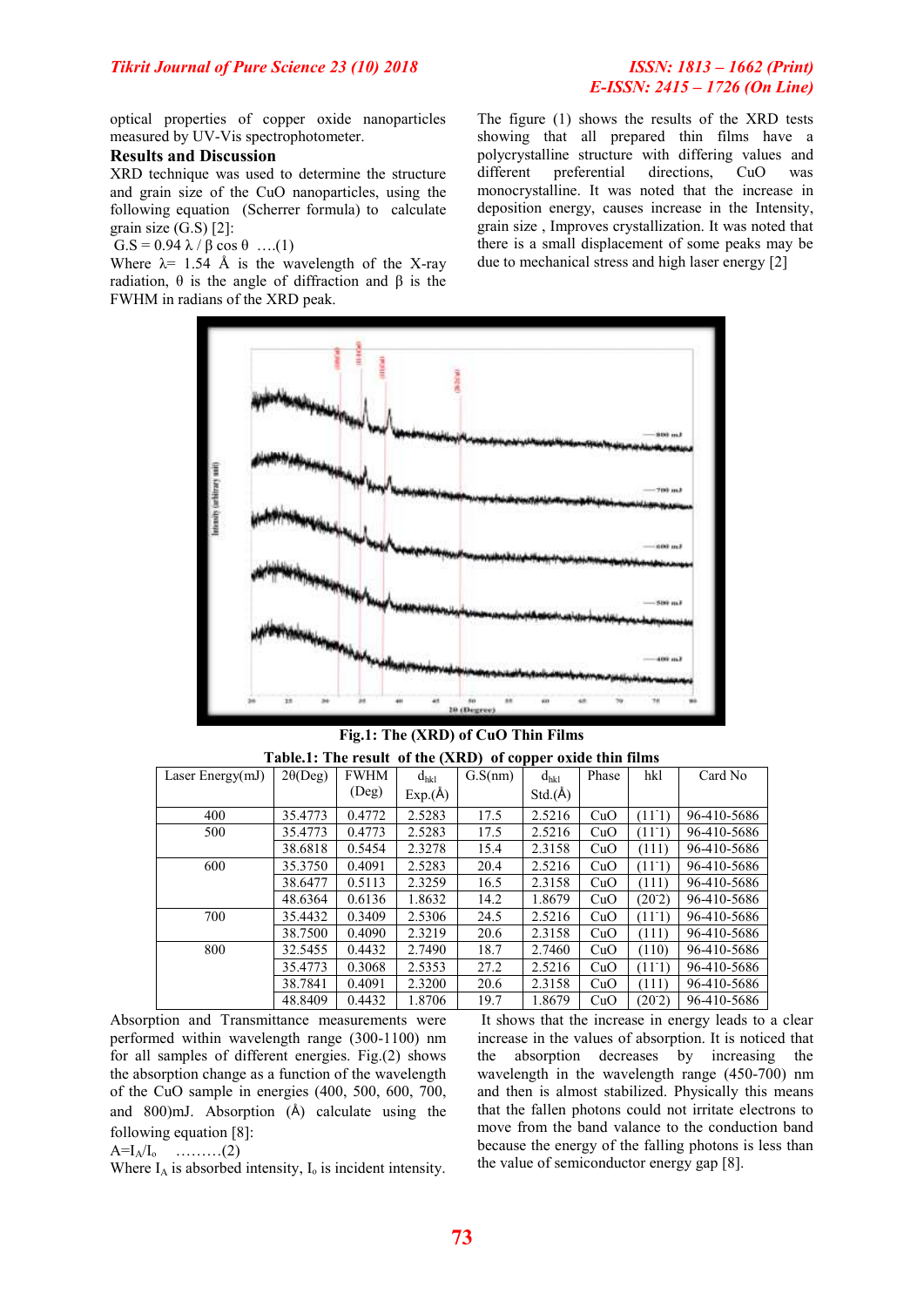Figure (3) shows that the increase in energy leads to a clear decrease in the values of transmittance (T) which calculate using the following equation [8]:

$$
\mathsf{T} = \frac{I_T}{I_o} \quad \cdots \cdots \quad (3)
$$

Where  $I_T$  is transmitted intensity.

This is due to the increase in the growth rate which is caused by increasing the deposition energy and the particle size, thus aggregates the material content and crystalline growth[2].

Figure (4) shows that the values of the absorption coefficient increase with increase of energy deposition, absorption coefficient  $(\alpha)$  calculate using the following equation [3]:

$$
\alpha = \frac{2.303 \text{ A}}{\text{t}} \quad \dots \dots (4)
$$

Where A is absorption and t is film thickness.

This is due to the fact that the increase in energy led to an increase in the number of collisions with the material. This indicates that the models prepared for copper oxides are polycrystalline[9].

The figure (5) shows that increasing deposition energy leads to a clear decrease in the values of the forbidden energy gap which calculate using the following equation[10]:

 $\alpha$ hυ= A (hυ – Eg)<sup>r</sup> .. (5)

where hu is photon energy, A is constant, Eg is forbidden energy gap ,and r coefficient depends on the transition type when r value is 1/2 for allowed direct transition , 3/2 for forbidden direct transition , 2 for allowed indirect transition , and 3 for forbidden indirect transition.

This decrease can be explained by the fact that the increase in energy has led to a clear increase in the number of photon collisions with the material and thus the matter will absorb more photons and this will increase the number of electrons and gaps leading to a decrease in the energy gap. This decrease in the value of the energy gap is also due to the regulation of the distribution of atoms within matter and the change of crystalline phases, as well as the type of material by changing the deposition energy[2] .

Table (2) shows the values of the forbidden energy gap and the optical constants of copper oxide at  $λ=(500)$ nm.



**Fig.2: The absorption of CuO Thin Films**











**Table.2: The values of the forbidden energy gap and the optical constants of copper oxide at λ=(500)nm**

| $\alpha$ optical constants of copper balge at $\kappa$ -(500) in the |               |               |                              |      |  |  |  |  |  |
|----------------------------------------------------------------------|---------------|---------------|------------------------------|------|--|--|--|--|--|
| Laser Energy                                                         | А             |               | $\alpha$ (cm <sup>-1</sup> ) | Eg   |  |  |  |  |  |
| mJ                                                                   | $\frac{0}{0}$ | $\frac{0}{0}$ |                              | (eV  |  |  |  |  |  |
| 400                                                                  | 1.52          | 45.96         | 174905                       | 2.25 |  |  |  |  |  |
| 500                                                                  | 1.73          | 41.33         | 198813                       | 2.2  |  |  |  |  |  |
| 600                                                                  | 1.93          | 37.16         | 222722                       | 2.12 |  |  |  |  |  |
| 700                                                                  | 2.02          | 35.56         | 232629                       | 2.11 |  |  |  |  |  |
| 800                                                                  | 2.20          | 32.35         | 253895                       | 2.1  |  |  |  |  |  |

#### **Conclusion**

1- The value of the forbidden energy gap decreases with increased pulse laser deposition energy, thereby reducing the structural defects of the Thin films.

2- The inverse relationship between transmission and absorption was demonstrated. Absorption increased